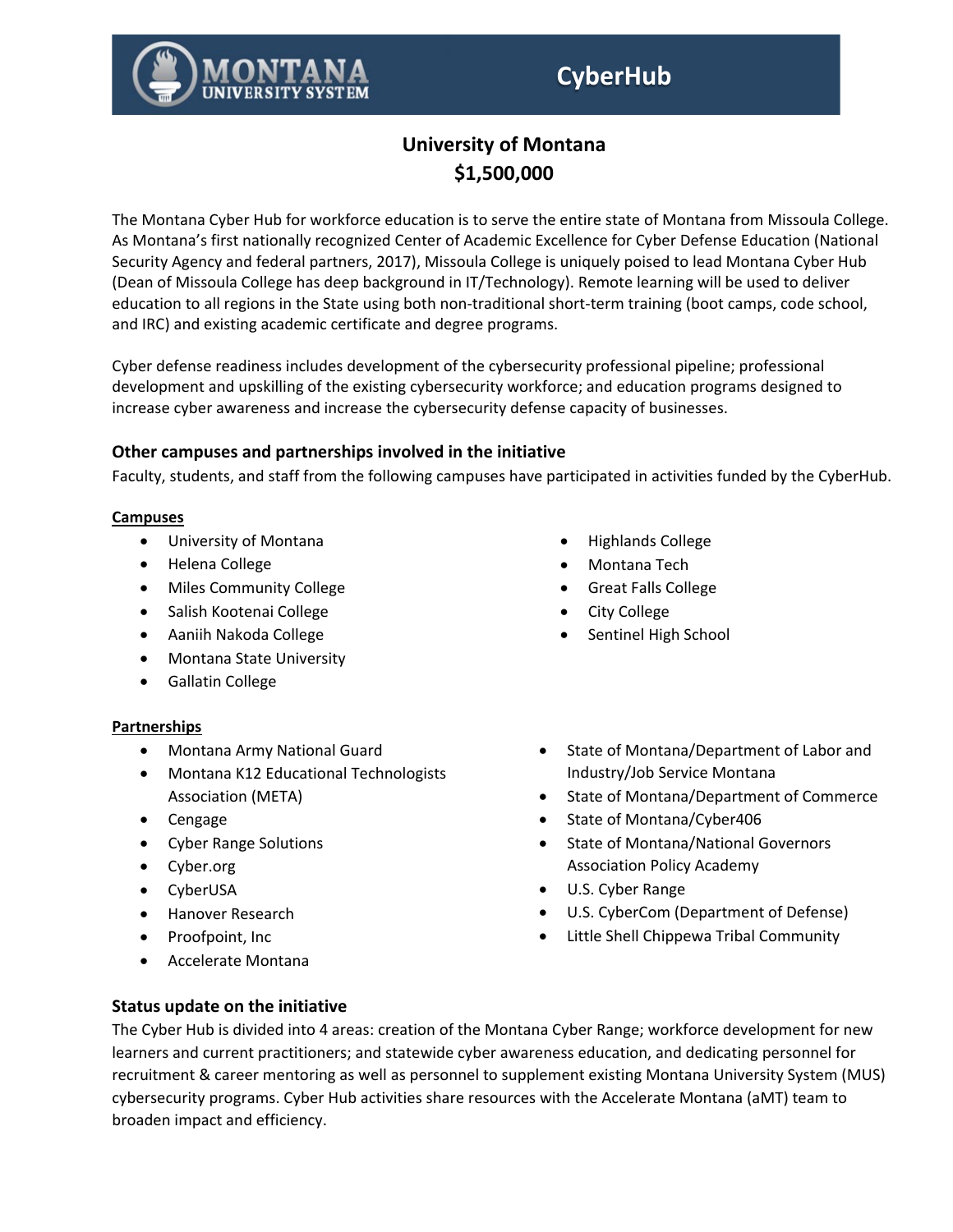The CyberHub initiative is focused on the following efforts:

• **Montana Cyber Range**: The Range is a mix of cloud-based and on-premise computing resources offering individual and team-based cybersecurity training. In the first full semester of operation, we are hosting lab activities for 12 instructors and over 60 students. Statewide professional development is taking place with higher education faculty to incorporate the Range into IT and cybersecurity curricula to expand use of this resource. The Montana Digital Academy (MTDA) will utilize the Range as part of their curriculum in Autumn, 2022.

# • **Workforce Education and Development**:

- Cyber/STEM Camps Eight (8) middle school camps located in Billings, Bozeman, Butte, Great Falls, Helena, Miles City, and Missoula are scheduled for Summer 2022 and will serve approximately 150 participants.
- **High school early college Introduction to Cybersecurity course Spring, 2022 served 10 students from** Alberton, Augusta, Billings, Conrad, Fairfield, Florence, Great Falls, Helena, Dillon, and Laurel. New early college course offerings leading to Certificate in Technical Studies (CTS) in Cybersecurity will be launched in Autumn, 2022. This is a 12-credit program that prepares students for an entry-level cybersecurity/IT position.
- New Learners/Reskilling Initial launch of 12-15 week Rapid Training CTS in Cybersecurity May 2022, with a pilot cohort of 6 students. Subsequent rapid training programs are slated for Autumn 2022, Spring 2023, and Summer 2023.
- 15 cybersecurity faculty members from tribal colleges, community colleges and the MUS participated in bimonthly communities of practice to engage in training activities for the cyber range and in preparing STEM cyber camps. Six faculty members completed professional development at the annual National Initiative in Cybersecurity Education (NICE) in Atlanta.
- Customized training has been developed for K12 school districts to align cybersecurity liability compliance and will begin in late June 2022 with an anticipated cohort of 100 technology directors. Additional customized trainings are planned for IT staffs across the MUS, and state, local, and county government. Private sector trainings are planned in the next biennium.
- **Small Business Cybersecurity End-user Training** Pilot programs to address end-user cyber training are scheduled in Helena and Missoula in June 2022; expansion to other communities including Billings, Bozeman, Butte, Great Falls, and Kalispell is planned for the next biennium
- **Outreach and Recruitment**  Director of Workforce Training & Career Education started December 2021; two (2) Outreach Coordinators were hired in May, 2022. Additional Outreach coordinators for other regions of the State are currently being recruited.

# **Plans for carrying out the initiative for the remainder of the biennium**

- Continued promotion of early college cybersecurity offerings, including contact with all 169 public high schools in the state.
- Expansion of K-12 STEM/Cyber camps and outreach throughout the state, with a focus rural and tribal locations.
- Expansion of cyber resources to other 2- and 4-year campuses across the State through communities of practice that bring faculty together to enhance, align, and share curriculum.
- Upskilling programs for workforce development in both the private and public sectors.
- Provide cybersecurity awareness training to employees from all businesses sectors to enhance Montana's cybersecurity defensive posture.

#### **Metrics used to measure success**

- $\checkmark$  Number of CyberHub program participants engaged from outside Missoula County, and through remote delivery technology
- $\checkmark$  Number of participants and program completers from Montana's underserved groups